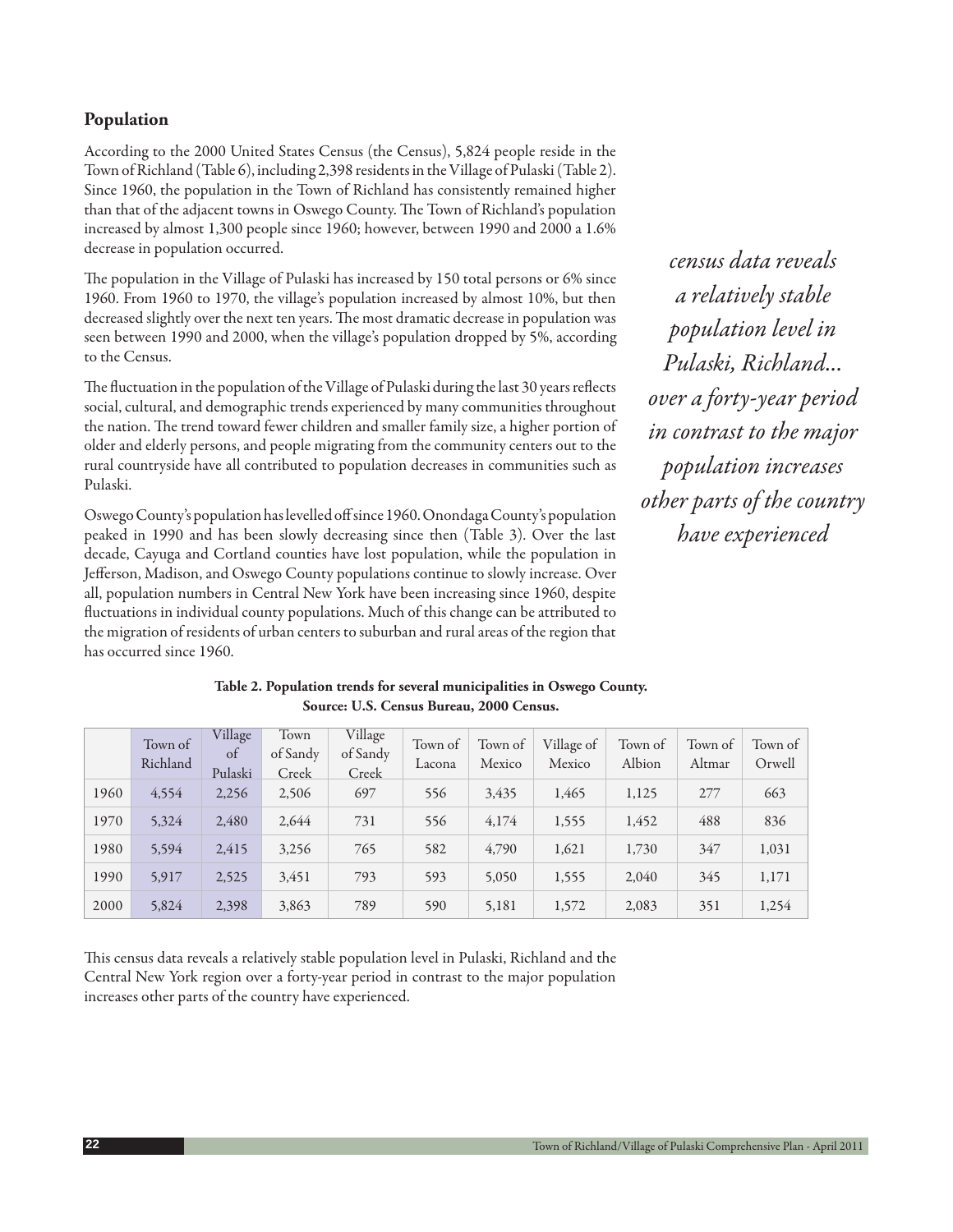|      | Cayuga<br>County | Cortland<br>County | Jefferson<br>County | Madison<br>County | Onondaga<br>County | Oswego<br>County | Syracuse<br><b>MSA</b> | $CNY^*$ |
|------|------------------|--------------------|---------------------|-------------------|--------------------|------------------|------------------------|---------|
| 1960 | 63,942           | 41,113             | 87,835              | 54,635            | 423,028            | 86,118           | 563,781                | 678,836 |
| 1970 | 77,439           | 45,894             | 88,508              | 62,864            | 472,746            | 100,697          | 636,507                | 759,640 |
| 1980 | 79,894           | 48,820             | 88,151              | 65,150            | 463,920            | 113,901          | 642,971                | 771,685 |
| 1990 | 82,313           | 48,963             | 110,943             | 69,120            | 468,973            | 121,771          | 659,864                | 791,140 |
| 2000 | 81,963           | 48,599             | 111,738             | 69,441            | 458,336            | 122,377          | 732,117                | 780,716 |

**Table 3. Population trends for several counties, the Syracuse Metropolitan Statistical Area (MSA), and the Central New York (CNY) Region from 1960 to 2000. Source: U.S. Census Bureau, 2000 Census.**

\* The Central New York Region includes Cayuga, Cortland, Madison, Onondaga and Oswego County

#### *Population By Age Group*

According to the 2000 Census, the majority of residents in the Town of Richland are between the ages of 25 to 44 (Figure 1). People under the age of 18 comprise the second largest age group in the town. The median age of all the residents in the town was 36 years old. For every 100 females 18 years of age or older, there were 94.8 males in the town. By 2004, the median age of the residents in the Town of Richland increased to 37.6 years. Over half of the population (58.4%) is currently married, according to the 2000 Census.



**Figure 1. Age groups in the Town of Richland and Village of Pulaski compared to Oswego County and Central New York, according to the 2000 Census.**

According to the 2000 Census, the majority of residents in the Village of Pulaski are between the ages of 25 and 44 (Figure 1). People under the age of 18 comprise the second largest age group in the village. The median age of the residents in the village was 38 years. For every 100 females 18 years of age and older, there were 81.5 males in Pulaski. By 2004, the median age of the residents in the Village of Pulaski decreased to 37.8 years of age. As reported in the 2000 Census, 50.3% of the population is currently married. The data also indicates a concentration of residents over the age of 65 within the Village of Pulaski as compared to the town, the county and the region.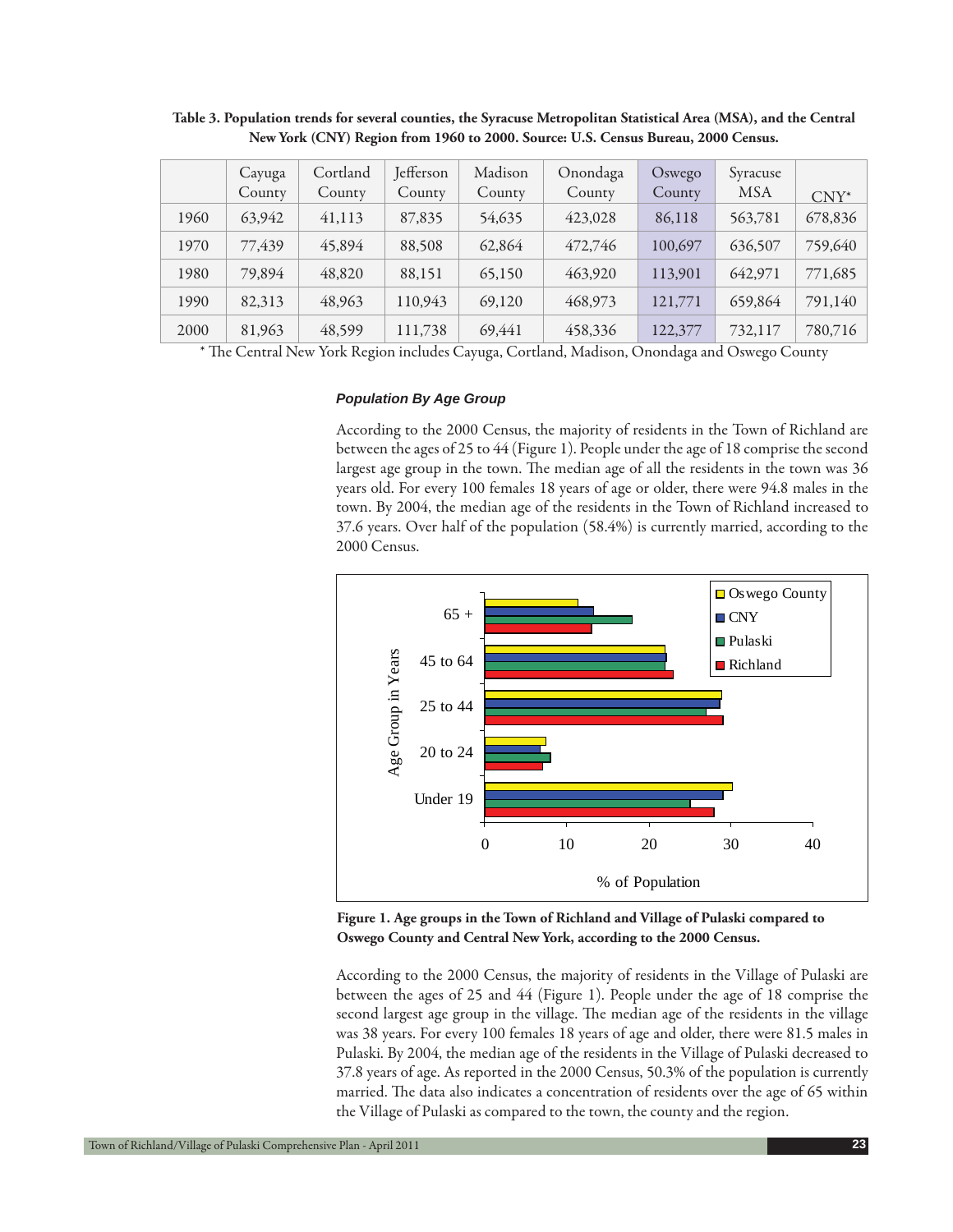## *Household Characteristics*

According to the 2000 Census, there were a total of 2,257 households in the Town of Richland in which 34.4% had children under the age of 18 living with them, 53.2% were married couples living together, 10.5% had a female householder with no husband present, and 31.6% were non-families. The average household size was 2.57 persons and the average family size was 3.10 persons.

Within the Village of Pulaski, there were a total of 1,034 households in which 29.5% had children under the age of 18 living with them, 40.1% were married couples living together, 12.3% had a female householder with no husband present, and 43.4% were nonfamilies. The average household size was 2.30 persons and the average family size was 3.05 persons. According to the 2000 Census, the rate of home ownership within the village was 48.1%, a decrease of 3% since 1990. Compared to the Town of Richland, the Village of Pulaski has smaller households and a larger percentage of persons renting homes.

## *Per Capita Income*

Per capita income, according to the United States Census Bureau is defined as the mean money income received by every man, woman, and child in a geographic area. It is derived by dividing the total income of all people 15 years old and over in a geographic area by the total population in that area. This measure is rounded to the nearest whole dollar.

Money income includes amounts reported separately for wage or salary income; net self-employment income; interest, dividends, or net rental or royalty income or income from estates and trusts; Social Security or Railroad Retirement income; Supplemental Security Income (SSI); public assistance or welfare payments; retirement, survivor, or disability pensions; and all other income.

|      |          |          |          | Sandy    |          |          |                            |          |          |          |
|------|----------|----------|----------|----------|----------|----------|----------------------------|----------|----------|----------|
|      |          |          | Sandy    | Creek    |          |          | Mexico                     |          |          |          |
|      | Richland | Pulaski  | Creek    | $\Delta$ | Lacona   | Mexico   | $\left( \mathrm{V}\right)$ | Albion   | Altmar   | Orwell   |
| 1990 | \$11,937 | \$12,578 | \$12,015 | \$10,903 | \$13,554 | \$12,828 | \$13,316                   | \$10,628 | \$10,604 | \$8,423  |
| 2000 | \$16,780 | \$16,458 | \$17,228 | \$17,297 | \$16,418 | \$17,498 | \$18,228                   | \$16,022 | \$19,333 | \$15,256 |

**Table 4. Per capita income for several municipalities in Oswego County. Source: U.S. Census Bureau, 2000 Census.**

According to the 2000 Census, the per capita income for residents of Oswego County was \$16,853. This figure represents an increase of over \$7,000 from the 1990 Census, but is still less than the average per capita income for the Central New York Region as a whole. The county with the greatest per capita income, as reported in the table below, is Madison County closely followed by Cayuga County. The Syracuse Metropolitan Statistical Area's per capita income was \$20,002., as reported in the 2000 Census and is greater than any of the counties listed in Table 5.

**Table 5. Per capita income for several counties, the Syracuse Metropolitan Statistical Area (MSA), and the Central New York (CNY) Region. Source: U.S. Census Bureau, 2000 Census.**

|      | County   |          | County   County   County |          | Cayuga   Cortland   Jefferson   Madison   Onondaga  <br>County | $\log$ Oswego<br>County | Syracuse<br><b>MSA</b> | $CNY^*$  |
|------|----------|----------|--------------------------|----------|----------------------------------------------------------------|-------------------------|------------------------|----------|
| 1990 | \$11,671 | \$11,228 | \$11,160                 | \$12,334 | \$14,703                                                       | \$11,792                | \$13,918               | \$12,346 |
| 2000 | \$18,003 | \$16,622 | \$16,202                 | \$19,105 | \$21,336                                                       | \$16,853                | \$20,002               | \$18,383 |

\* Average value for the Central New York Region, which includes Cayuga, Cortland, Madison,

Onondaga and Oswego County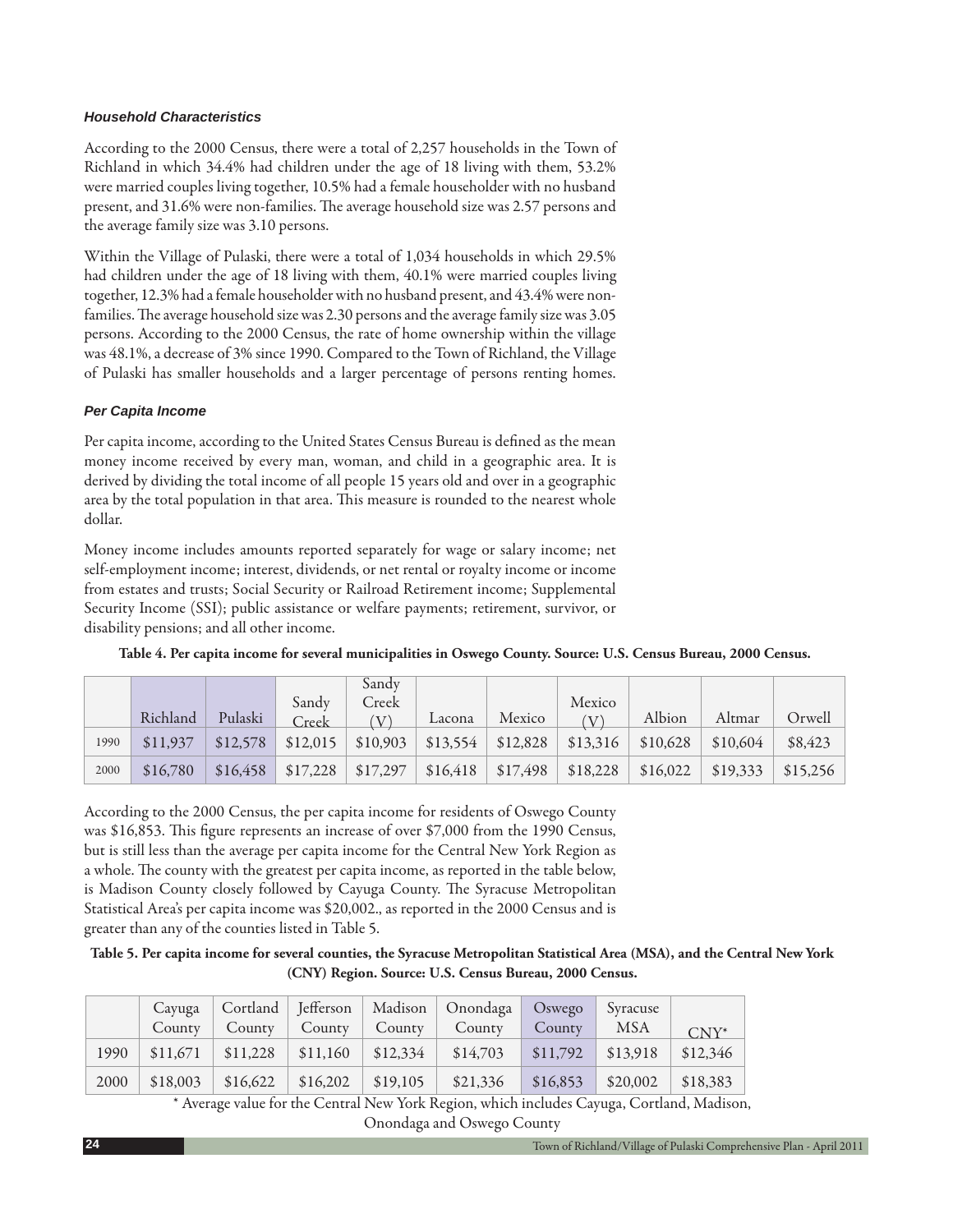#### *Median Family Income*

Over the past thirty years, the median family income in the Town of Richland, Village of Pulaski and surrounding communities has continued to increase. Within the last 10 years, between the 1990 and 2000 Census, the median family income in the Town of Richmond exceeded that of the village. By comparison, the median family income for most nearby communities, listed in the table below, is higher than that of the Village of Pulaski. The exceptions in this comparison are the Towns of Albion and Orwell, and the Village of Altmar.

Although the Pulaski median family income has continued to increase in recent years, it is important to note that according to the U.S. Census of 2000, it remained at a level of approximately 80% of the national average median family income of \$50,046. The Town of Richmond median family income in 2000 was approximately 87% of the national average.

### **Table 6. Median family income for several municipalities in Oswego County. Source: U.S. Census Bureau, 2000 Census.**

|      | Town of<br>Richland | Village of<br>Pulaski | Town of<br>Sandy<br>Creek | Village<br>of Sandy<br>Creek | Village of<br>Lacona | Town of<br>Mexico | Village of<br>Mexico | Town of<br>Albion | Town of<br>Altmar | Town of<br>Orwell |
|------|---------------------|-----------------------|---------------------------|------------------------------|----------------------|-------------------|----------------------|-------------------|-------------------|-------------------|
| 1980 | \$17,955            | \$18,800              | \$17,444                  | \$17,404                     | \$16,591             | \$19,436          | \$20,500             | \$16,058          | \$17,727          | \$14,943          |
| 1990 | \$33,101            | \$34,044              | \$31,290                  | \$32,159                     | \$32,604             | \$37,939          | \$34,844             | \$29,735          | \$33,229          | \$23,571          |
| 2000 | \$43,564            | \$40,089              | \$41,089                  | \$47,188                     | \$41,111             | \$46,852          | \$41,696             | \$40,000          | \$33,750          | \$37,500          |

In Oswego County, the median family income has increased by almost \$10,000 since the 1990 Census (Table 7). Compared to the adjacent counties, families in Oswego County make less money than most with the exception being Jefferson and Cortland County, in addition to the Syracuse Metropolitan Statistical Area. Since 1990, the greatest increase in median family income was reported in Madison County, with an increase of nearly \$14,250.

## **Table 7. Median family income for several counties, the Syracuse Metropolitan Statistical Area (MSA), and the Central New York (CNY) Region. Source: U.S. Census Bureau, 2000 Census.**

|      | Cayuga   |          |                 |          | Cortland Jefferson   Madison   Onondaga | Oswego   | Svracuse   |          |
|------|----------|----------|-----------------|----------|-----------------------------------------|----------|------------|----------|
|      | County   | County   | County   County |          | County                                  | County   | <b>MSA</b> | $CNY^*$  |
| 1990 | \$32,736 | \$32,517 | \$29,535        | \$33,644 | \$38,816                                | \$33,888 | \$35,449   | \$34,320 |
| 2000 | \$44,973 | \$42,204 | \$39,296        | \$47,889 | \$51,876                                | \$43,821 | \$39,750   | \$46,153 |

\* Average value for the Central New York Region, which includes Cayuga, Cortland, Madison, Onondaga and Oswego County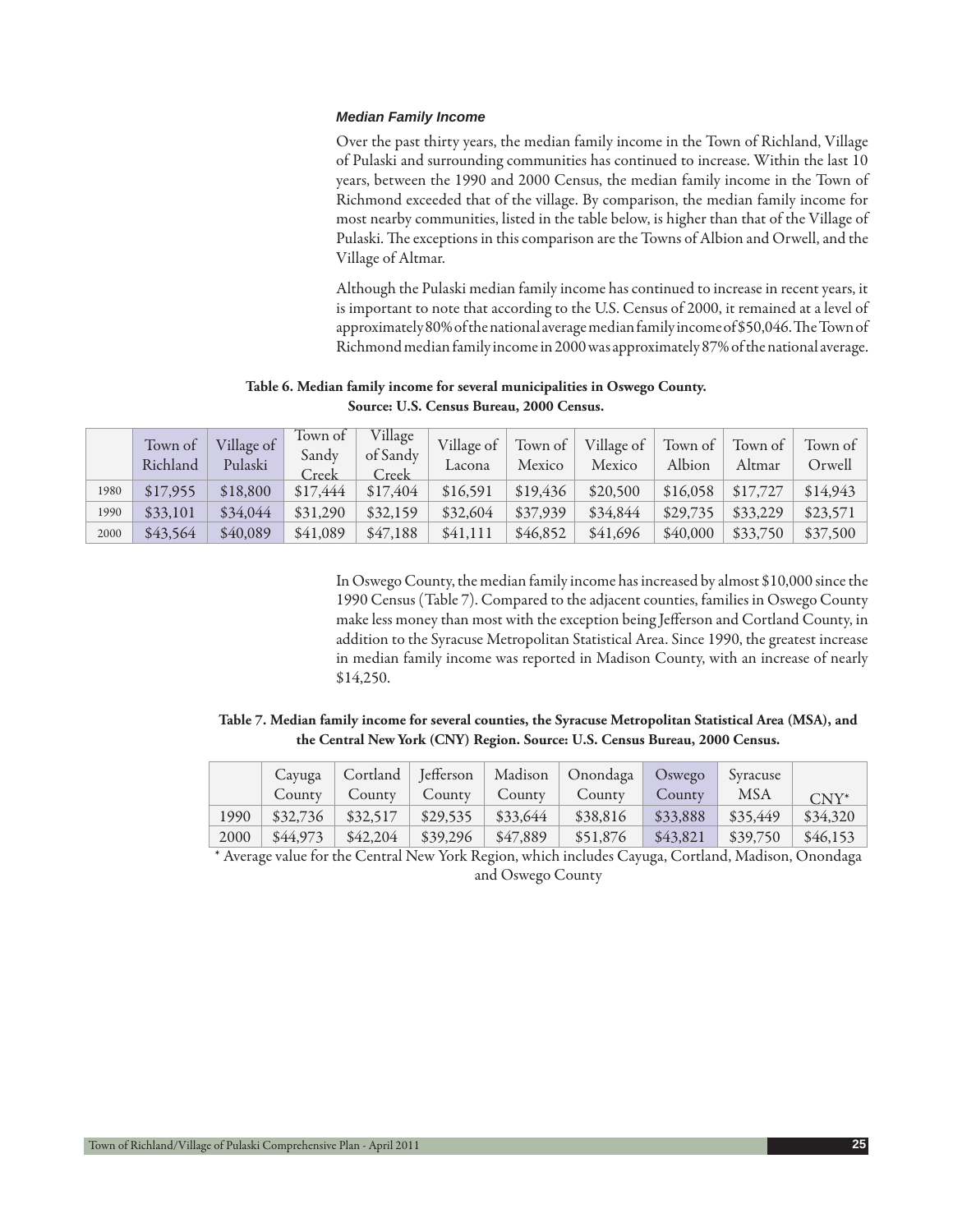# **Housing**

In consideration of the following data, some important observations should be noted. One statistical comparison that stands out is that *the housing growth rate in the region is over 11 times the population growth rate*. This statistic reflects a trend in population decline in many Central New York urban and village centers while residential development has increased in the surrounding lands, resulting in many fewer people occupying much more of the available land, especially in former agricultural areas. Vacant housing has increased in many central New York communities as a once strong economic base in manufacturing has declined throughout the region. Vacant housing units unrelated to seasonal or recreational use have increased in the Village of Pulaski 84 percent in the final twenty years of the twentieth century. In Pulaski, falling percentages of owneroccupied housing units as compared to surrounding areas indicates a potential need for additional affordable housing in the village. Yet, in the Town of Richland, demand for rental housing is strong and the median monthly gross rent is considered affordable in comparison to the national median.

According to the data presented in the Census, the total number of housing units in the Town of Richland continues to rise, despite fluctuations in population. The greatest surge in housing units was seen during the 1970's when 460 new homes were constructed in 10 years (Table 8). From 1990 to 2000, nearly 200 new homes have been built, many on large lots consuming rural open space throughout the town, and resulting in a 9.6% gain in the total number of housing units in the community. Rural communities surrounding Richland are experiencing similar trends in housing units.

Since 1970, the total number of housing units in the Village of Pulaski has increased, but at a much slower rate than that of the Town of Richland. From 1970 to 1990, 270 new homes or housing units were constructed in the Village of Pulaski. From 1990 to 2000, only 8 new units were built, and currently there is a shortage of low to middle income housing units in the village. With few vacant land parcels available for infill development, residential development in the Village may continue to increase at a slow rate. Much of the existing residential stock in the village dates to the late nineteenth and early twentieth centuries. These well-constructed, often architecturally significant homes can be opportunities for preservation or rehabilitation efforts.

*The greatest surge in housing units was seen during the 1970's when 460 new homes were constructed... From 1990 to 2000, nearly 200 new homes have been built... resulting in a 9.6% gain in the total number of housing units in the community*

|      | $\sigma$            |                       |                           |                              |                      |                   |                         |                   |                   |                      |  |
|------|---------------------|-----------------------|---------------------------|------------------------------|----------------------|-------------------|-------------------------|-------------------|-------------------|----------------------|--|
|      | Town of<br>Richland | Village of<br>Pulaski | Town of<br>Sandy<br>Creek | Village<br>of Sandy<br>Creek | Village of<br>Lacona | Town of<br>Mexico | Village<br>of<br>Mexico | Town of<br>Albion | Town of<br>Altmar | Town<br>of<br>Orwell |  |
| 1970 | 1,973               | 877                   | 1,422                     | 237                          | 206                  | 1,392             | 499                     | 409               | 110               | 388                  |  |
| 1980 | 2,434               | 1,040                 | 2,030                     | 283                          | 228                  | 1,777             | 643                     | 574               | 104               | 592                  |  |
| 1990 | 2,636               | 1,147                 | 2,465                     | 332                          | 265                  | 2,105             | 692                     | 734               | 131               | 650                  |  |
| 2000 | 2,890               | 1,155                 | 2,607                     | 338                          | 271                  | 2,211             | 721                     | 797               | 131               | 701                  |  |

| Table 8. Housing unit totals for several municipalities in Oswego County. |
|---------------------------------------------------------------------------|
| Source: U.S. Census Bureau, 2000 Census.                                  |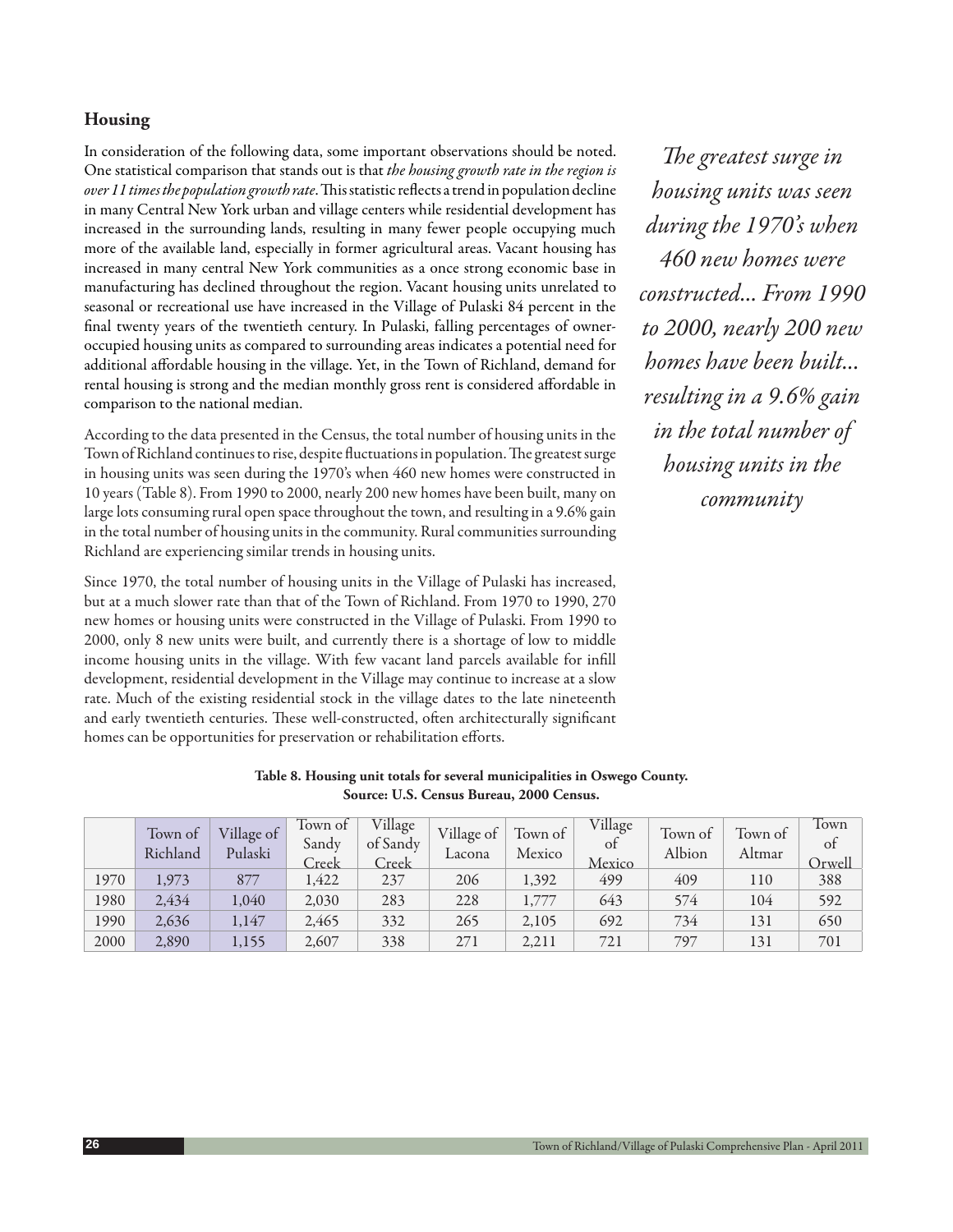|      | Cayuga | Cortland | Jefferson | Madison | Onondaga | Oswego | Syracuse   |         |
|------|--------|----------|-----------|---------|----------|--------|------------|---------|
|      | County | County   | County    | County  | County   | County | <b>MSA</b> | $CNY^*$ |
| 1970 | 26,348 | 14.759   | 34,698    | 20,486  | 153,609  | 32,857 | 201,816    | 248,059 |
| 1980 | 29,092 | 17,683   | 42,012    | 23,918  | 177,107  | 42,879 | 243,904    | 290,679 |
| 1990 | 33,280 | 18,681   | 50,519    | 26,641  | 190,878  | 48,548 | 266,067    | 318,028 |
| 2000 | 35,477 | 20,116   | 54,070    | 28,646  | 198,687  | 52,831 | 313,587    | 335,757 |

**Table 9. Housing unit totals for several counties, the Syracuse Metropolitan Statistical Area (MSA), and the Central New York Region (CNY). Source: U.S. Census Bureau, 2000 Census.**

 $*$  The Central New York Region includes Cayuga, Cortland, Madison, Onondaga and Oswego County

Since 1970, the total number of housing units in Central New York has steadily increased with the largest gains for most counties occurring through the 1980s (Table 9). The total number of housing units in the Central New York Region increased by 35%, while the total number of housing units in the Syracuse Metropolitan Statistical Area increased by 55%, and in Oswego County by 61%. In contrast, population growth in these same statistical areas during the same time period was far less (CNY 3%, Syracuse MSA 15%, Oswego County 22%). In Oswego County the housing growth rate outpaces population by 2.8 times. It is a very significant fact that he housing growth rate in Central New York is over 11 times the population growth rate, revealing decline in many urban and village centers as well as an unsustainable trend in residential sprawl throughout the region.

#### *Median Housing Value*

According to findings in the U.S. Census 2000, the median value of a home in the United States was \$119,600. This value represented an increase, nationally of 18 percent over the 1990 value of \$101,100, after adjusting for inflation. According to the 2000 Census, the median household value in the Town of Richland increased by almost \$6,000 between 1990 and 2000 to \$72,200, an increase of about 8 percent over the 1990 value of \$66,800. A 6 percent increase is evident in the 1990 to 2000 data for the Village of Pulaski. Compared with adjacent communities, the median housing value in both the town and the village was higher than most listed in Table 10 indicating a valuable asset to the community. With the exception of the Towns of Sandy Creek and Mexico, most median housing values in the surrounding communities were below \$72,000.

**Table 10. Median housing values for several municipalities in Oswego County. Source: US Census Bureau, 2000 Census.**

|      | Town of<br>Richland | Village of<br>Pulaski | Town of<br>Sandy<br>Creek | Village<br>of Sandy<br>Creek | Village of<br>Lacona | Town of<br>Mexico | $\blacksquare$ Village of $\blacksquare$<br>Mexico | Town of $\vert$<br>Albion | Town of<br>Altmar | Town of<br>Orwell |
|------|---------------------|-----------------------|---------------------------|------------------------------|----------------------|-------------------|----------------------------------------------------|---------------------------|-------------------|-------------------|
| 1990 | \$66,800            | \$68,300              | \$57,900                  | \$57,500                     | \$55,600             | \$63,600          | \$63,300                                           | \$57,100                  | \$45,000          | \$46,700          |
| 2000 | \$72,200            | \$72,400              | \$73,200                  | \$67,300                     | \$68,500             | \$74,200          | \$68,400                                           | \$62,500                  | \$60,300          | \$61,400          |

Oswego County fared better over-all between 1990 and 2000, with a 14 percent increase in the median housing value, up by almost \$10,000. Despite this increase, the median housing value in Oswego County is less than most of the adjacent counties, with the exception of Jefferson County. Onondaga County reported the highest median housing value (\$85,400) in 2000 and was closely followed by Madison County (\$81,500). Cayuga County had the greatest increase in median housing values at 27 percent. Throughout the Central New York Region, median housing values increased about 15 percent between 1990 and 2000, at an average of \$78,200, which is approximately \$4,000 higher than the values reported for Oswego County.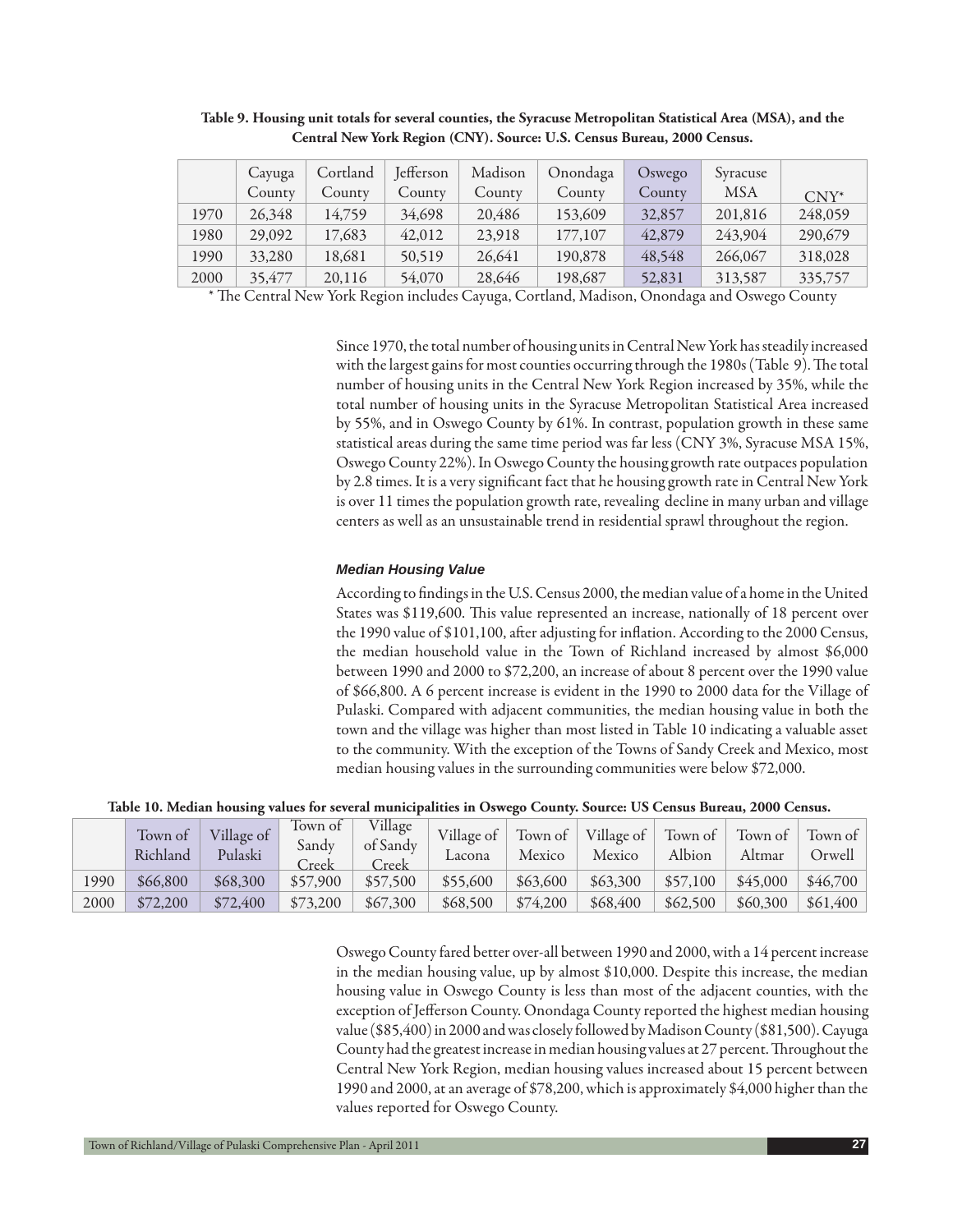|      | Cayuga   |          | Cortland   Jefferson |          | Madison   Onondaga | $\log$ Oswego | Syracuse |          |  |  |
|------|----------|----------|----------------------|----------|--------------------|---------------|----------|----------|--|--|
|      | County   | Countv   | $\sim$ County        | County   | County             | County        | MSA      | $CNY^*$  |  |  |
| 1990 | \$59,500 | \$66,000 | \$59,600             | \$68,900 | \$80,600           | \$64,900      | \$76,900 | \$67,980 |  |  |
| 2000 | \$75,300 | \$74,700 | \$68,200             | \$81,500 | \$85,400           | \$74,200      | \$82,500 | \$78,220 |  |  |

**Table 11. Median housing values for several counties, the Syracuse Metropolitan Statistical Area (MSA), and the Central New York (CNY) Region. Source: US Census Bureau, 2000 Census.**

\* Average value for the Central New York Region, which includes Cayuga, Cortland, Madison, Onondaga and Oswego County

# *Owner Occupied Housing*

According to the 2005-2006 Profile for New York State, owner-occupied housing surpassed 67% on average state-wide by 2004. Owner-occupied housing units increased by 65 units in the Town of Richland between 1990 and 2000. According to the census, in 1990, 65.7% of the housing stock was owner-occupied, and by the year 2000 almost 67% of the housing units were owner occupied. In all of the nearby communities, owner occupied housing increased between 1990 and 2000, however, in the Village of Pulaski, the number of owner-occupied units fell by 75 in that same period; a decrease of nearly 16 percent (Table 12). This decrease in owner occupancy is significant, especially in consideration of the increase of 35% in vacant housing units in Pulaski during that same period.

*between 1990 and 2000... in the Village of Pulaski, the number of owner-occupied units fell by 75*

**Table 12. Number of owner-occupied housing units and percent of total housing units for communities in Oswego County. Source: US Census Bureau, 2000 Census.**

|              | Town of<br>Richland | Village<br>0t<br>Pulaski | Town of<br>Sandy<br>Creek | Village<br>of Sandy<br>Creek | Village<br>of<br>Lacona  | Town of<br>Mexico | Village<br><sub>ot</sub><br>Mexico | Town of<br>Albion | Town of<br>Altmar | Town of<br>Orwell |
|--------------|---------------------|--------------------------|---------------------------|------------------------------|--------------------------|-------------------|------------------------------------|-------------------|-------------------|-------------------|
| 1970         | 1,222               |                          | 684                       | 187                          | $\overline{\phantom{a}}$ | 970               | $\overline{\phantom{a}}$           | 316               | 84                | 190               |
| 1980         | 1,320               | 527                      | 863                       | 186                          | 148                      | 1,169             | 388                                | 426               | 80                | 239               |
| 1990         | 1,442               | 557                      |                           | 185                          | 167                      |                   | 380                                | 532               | 78                |                   |
| (% of Total) |                     | (49%)                    | 988                       | (64%)                        | (67%)                    | 1,382             | (62%)                              | $(60\%)$          | (74%)             | 302               |
| 2000         | 1,507               | 482                      | 1,176                     | 195                          | 154                      | 1,496             | 401                                | 603               | 86                | 347               |
| (% of Total) | (52%)               | (41%)                    | (45%)                     | (58%)                        | (57%)                    | (68%)             | (56%)                              | $(76\%)$          | (66%)             | (50%)             |

Owner occupied housing increased between 1990 and 2000 across the Central New York Region including a seven percent increase with 2,143 units added in Oswego County (Table 13). This means that just three percent of the growth in owner occupied housing in Oswego County occurred in the Town of Richland.

# Table 13. Owner-occupied housing figures for several counties, the Syracuse Metropolitan Statistical Area **(MSA), and the Central New York Region (CNY). Source: US Census Bureau, 2000 Census.**

|              | Cayuga  | Cortland | Jefferson                | Madison | Onondaga | Oswego | Syracuse                 | $CNY^*$                  |
|--------------|---------|----------|--------------------------|---------|----------|--------|--------------------------|--------------------------|
|              | County  | County   | County                   | County  | County   | County | <b>MSA</b>               |                          |
| 1970         | 16,518  | 9,184    |                          | 13,226  | 90,976   | 22,219 |                          | 152,123                  |
| 1980         | 19,133  | 10,491   | $\overline{\phantom{a}}$ | 15,428  | 102,415  | 27,201 | $\overline{\phantom{a}}$ | 174,668                  |
| 1990         | 20,604  | 11,103   | 22,440                   | 17,515  | 112,946  | 30,978 | 161,439                  | 193,146                  |
| (% of Total) | $71\%)$ | (64%)    | (59%)                    | (74%)   | (64%)    | (73%)  | (41%)                    | $\frac{(69\%)}{202,671}$ |
| 2000         | 22,005  | 11.718   | 23,950                   | 19.012  | 116,815  | 33,121 | 190,953                  |                          |
| (% of Total) | (62%)   | (58%)    | (44%                     | (66%)   | $(59\%)$ | (63%)  | (61%)                    | (61%)                    |

(% of Total) (62%) (58%) (44%) (66%) (59%) (63%) (61%) (61%)<br>\* The Central New York Region includes Cayuga, Cortland, Madison, Onondaga and Oswego County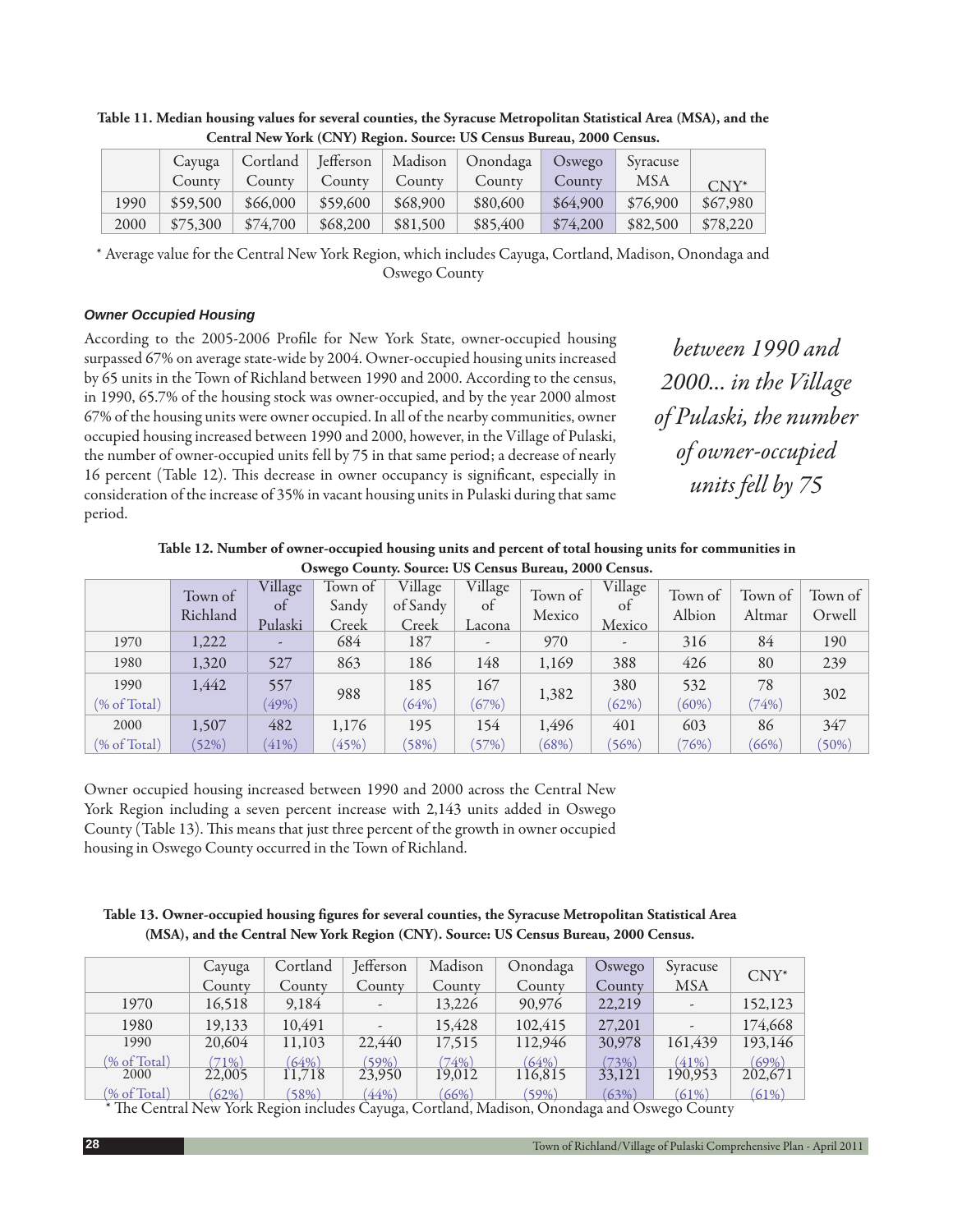#### *Median Monthly Gross Rent*

The median monthly gross rent for the United States as a whole in 2000 was \$602, a 5.4 percent increase over the \$571 median for 1990. By contrast, the median monthly gross rent in the Town of Richland rose 28 percent in that same period while remaining at only 84 percent of the national median for 2000. This data reveals a both a growth in demand, and comparatively affordable housing in the Town of Richland. The average median monthly gross rent for the ten statistical areas in shown Table 14 rose 26 percent between 1990 and 2000. The Town of Orwell showed the most dramatic increase at 51 percent in that period.

|      | UU!!VLU UUWAAV!! UUWA VY! UU UVAAUWU AFWA WWW! SIYUU UVAAUWU! |                       |                           |                              |                      |                   |                      |                   |                   |                   |  |
|------|---------------------------------------------------------------|-----------------------|---------------------------|------------------------------|----------------------|-------------------|----------------------|-------------------|-------------------|-------------------|--|
|      | Town of<br>Richland                                           | Village of<br>Pulaski | Town of<br>Sandy<br>Creek | Village<br>of Sandy<br>Creek | Village of<br>Lacona | Town of<br>Mexico | Village of<br>Mexico | Town of<br>Albion | Town of<br>Altmar | Town of<br>Orwell |  |
| 1990 | \$369                                                         | \$371                 | \$388                     | \$393                        | \$392                | \$398             | \$392                | \$381             | \$413             | \$375             |  |
| 2000 | \$468                                                         | \$431                 | \$488                     | \$503                        | \$450                | \$502             | \$472                | \$492             | \$505             | \$566             |  |

Table 14. The median monthly gross rent collected for rental units in several municipalities throughout **Oswego County. Source: US Census Bureau, 2000 Census.**

Across the central New York region, the median monthly gross rent increased an average of approximately 25 percent between 1990 and 2000. At \$504 in 2000, central New York remained at approximately 88 percent of the national average median monthly gross rent of \$571. These comparisons reveal an element of potential economic opportunity for the region, Oswego County, the Town of Richland, and the Village of Pulaski through growing yet competitive rental markets (Table 17).

### Table 15. The median monthly gross rent collected for rental units in several counties, the Syracuse Metropolitan **Statistical Area (MSA), and the Central New York Region (CNY). Source: US Census Bureau, 2000 Census.**

|      | Cayuga | Cortland | <b>J</b> efferson | Madison | Onondaga | Oswego | Syracuse   | $CNY^*$ |  |
|------|--------|----------|-------------------|---------|----------|--------|------------|---------|--|
|      | County | County   | County            | County  | County   | County | <b>MSA</b> |         |  |
| 1990 | \$391  | \$396    | \$400             | \$398   | \$440    | \$392  | \$431      | \$403   |  |
| 2000 | \$482  | \$471    | \$486             | \$509   | \$550    | \$507  | \$535      | \$504   |  |

\* Average value for the Central New York Region, which includes Cayuga, Cortland, Madison, Onondaga and Oswego County

### *Vacant Housing*

United States Census data indicates that in general, the number of vacant housing units in municipalities across the Central New York Region has continued to decline with the exception of the Town of Richland, and the Villages of Pulaski and Lacona. The Town of Richland showed an increase by over three times in vacant housing statistics between the 1980s and 2000 shown in (Table 14). However, this increase in vacant housing units may be an indication of growth in numbers of seasonal or recreational housing units. In contrast, of the 95 percent increase in vacant housing units in the Village of Pulaski between 1980 and 2000, only 16 percent were related to seasonal or recreational use. The other 84 percent of vacant units represented unsold, unrented, or other unoccupied housing units.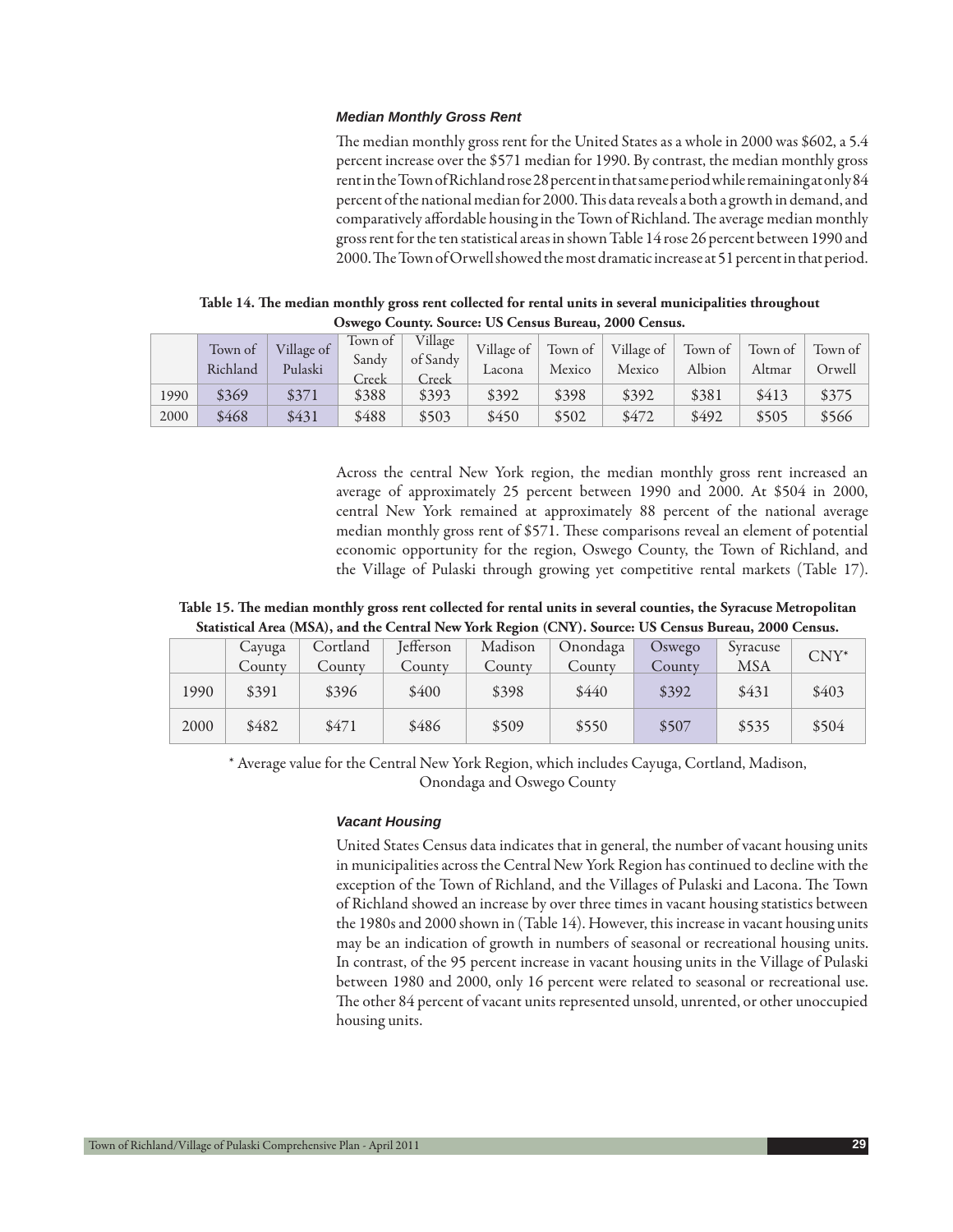|      | <u>Jource, Ob Ochsus Durcuus 2000 Ochsus.</u> |                       |                           |                              |                      |                   |                          |                   |                   |                   |  |
|------|-----------------------------------------------|-----------------------|---------------------------|------------------------------|----------------------|-------------------|--------------------------|-------------------|-------------------|-------------------|--|
|      | Town of<br>Richland                           | Village of<br>Pulaski | Town of<br>Sandy<br>Creek | Village of<br>Sandy<br>Creek | Village of<br>Lacona | Town of<br>Mexico | Village of<br>Mexico     | Town of<br>Albion | Town of<br>Altmar | Town of<br>Orwell |  |
| 1970 | 345                                           | 53                    | 596                       |                              |                      | 212               | $\overline{\phantom{a}}$ | 50                | 10                | 164               |  |
| 1980 | 173                                           | 62                    | 95                        | 25                           | 15                   | 117               | 54                       | 53                | 8                 | 43                |  |
| 1990 | 444                                           | 89                    | 1,204                     | 34                           | 26                   | 352               | 81                       | 106               | 19                | 301               |  |
| 2000 | 633                                           | 121                   | 1,064                     | 27                           | 28                   | 277               | 69                       | 93                | 12                | 282               |  |

Table 16. The total number of vacant housing units in several municipalities throughout Oswego County. **Source: US Census Bureau, 2000 Census.**

Across central the New York region, including several counties and the Syracuse Metropolitan Statistical Area (MSA), the data reflects an over-all increase in the number of vacant housing units (averaging at approximately 20%) between the years 1990 and 2000. The Syracuse MSA and Cortland County showed the steepest increases in vacant housing units at 40 and 33 percent respectively. The more rural Madison County had the smallest increase in housing vacancies at six percent. These contrasting statistics in vacant housing units are reflective, at least partially, of the gradual loss of manufacturing jobs in the industrial sector across central New York.

| Table 17. The total number of vacant housing units within several counties, the Syracuse Metropolitan Statistical |
|-------------------------------------------------------------------------------------------------------------------|
| Area (MSA), and the Central New York Region (CNY). Source: US Census Bureau, 2000 Census.                         |

|      | Cayuga | Cortland | <b>J</b> efferson        | Madison | Onondaga | <b>Oswego</b> | Syracuse                 | $CNY^*$ |
|------|--------|----------|--------------------------|---------|----------|---------------|--------------------------|---------|
|      | County | County   | County                   | County  | County   | County        | MSA                      |         |
| 1970 | 2,123  | 986      | $\overline{\phantom{a}}$ | 2,745   | 6,658    | 3,265         | $\overline{\phantom{a}}$ | 15,777  |
| 1980 | 4.911  | 916      | $\overline{\phantom{a}}$ | 1,383   | 9,834    | 2,378         | 13,595                   | 19,422  |
| 1990 | 4,205  | 1,434    | 12,668                   | 3,074   | 12,950   | 6.114         | 22,168                   | 27,777  |
| 2000 | 4,919  | 1,906    | 14,002                   | 3,278   | 15,480   | 7,309         | 30,986                   | 32,892  |

\* The Central New York Region includes Cayuga, Cortland, Madison, Onondaga and Oswego County

Springbrook Apartments, a senior citizen housing complex located on North Jefferson Street adjacent to the Evergreens Home, has 119 apartments available for rental. Springbrook Apartments, Inc. constructed the high-rise apartment complex in 1972 and continues to serve as the owner and operator. There are 63 efficiency apartments and 56 one bedroom  $(\sim 650$  square feet) apartments in the complex. Currently, there are no vacancies. It generally takes 6 months to a year, after being placed on the waiting list, for an apartment to become available for a new tenant. Approximately 40% of the tenants receive rental subsidies while 10% of the apartments at Springbrook are rented at fair market value (income does not exceed \$48,132). The remaining apartments are rented without income restrictions or rental subsidies.

The Evergreens Home is an assisted living complex owned by James E. Kane, since 1983. It is located within the Village of Pulaski on North Jefferson Street, approximately 4 miles from the Maple Manor Adult Home and adjacent to the Springbrook Apartment Complex. The Evergreens Home is a 24-bed facility that provides 24-hour supervision. Currently, there are no vacancies at the Evergreens Home and there is a waiting list with people who wish to move in.

The Maple Manor Adult Home, on Canning Factory Road in the Town of Richland, provides independent and assisted living for the elderly and disabled. The facility was purchased in 1983 by James E. Kane and has undergone significant renovations



**Springbrook Apartments.**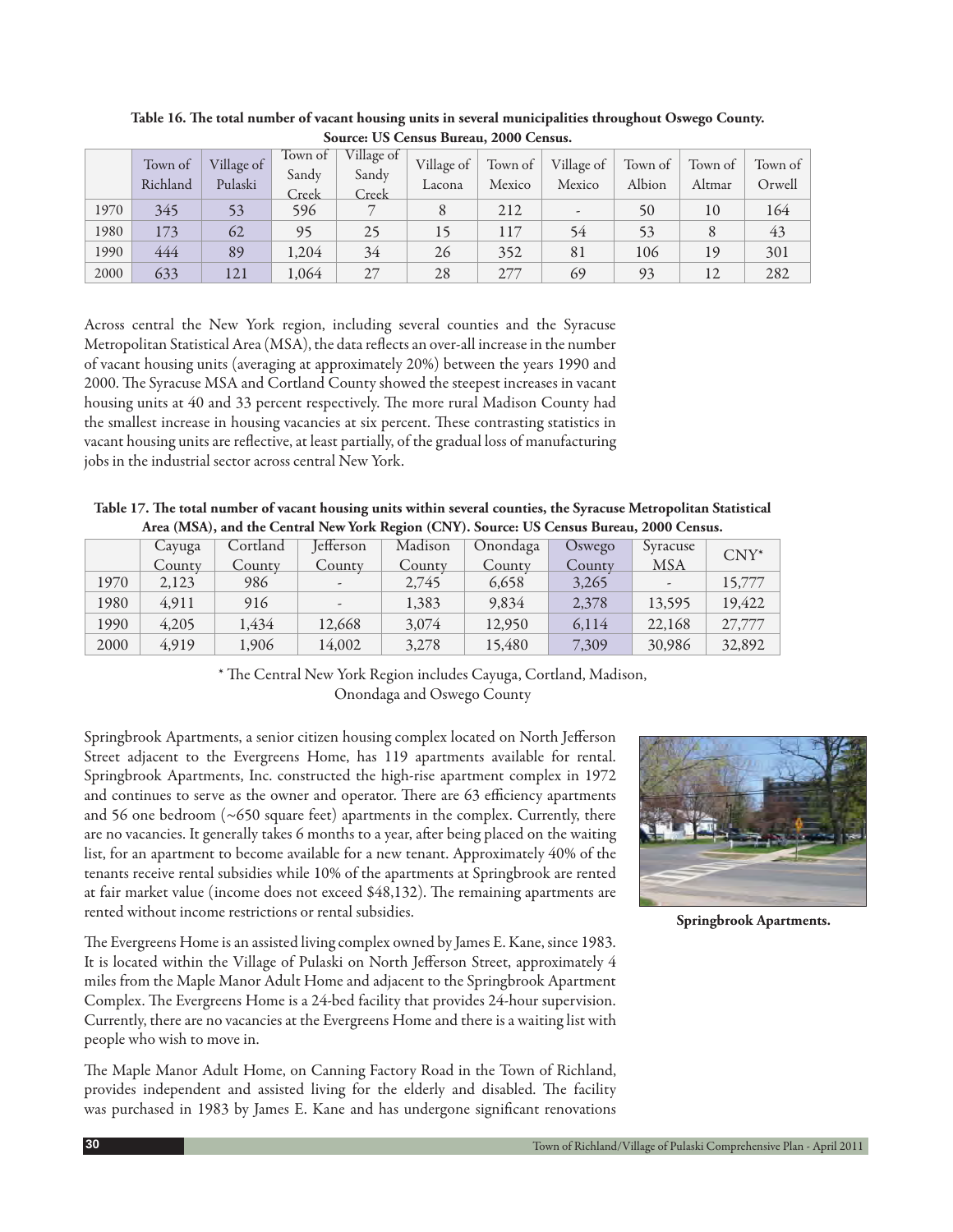

**Maple Manor Adult Home.**



**Rose May Manor.**

since then. This facility, located in a country setting, has the potential to expand and accommodate additional patients. Maple Manor currently has 24 beds and provides 24 hour supervision to all patients. There is a long waiting list of those wishing to reside at Maple Manor. There are also two group homes for the disabled in the Village of Pulaski, one on North Street and one on Salmon Meadow Lane.

There are several other privately owned apartments and apartment complexes throughout the Village of Pulaski and Town of Richland. Within the past few years, 38 rental units within the Village of Pulaski were renovated and made available to residents of the community. The project, Rose May Manor located on Scotch Grove Road off of Route 11, is in close proximity to the Pulaski Health Center. Financing for this over \$1.1 million dollar project was provided by the USDA Rural Development Fund and the Community Preservation Corporation.

The median age of housing units in the Village of Pulaski is 44 years. This is compared to 29, the median age of housing in the United States, and reflects the existence of many of older homes in the historic settlement of the Village of Pulaski. The growth in vacant housing in Pulaski combined with the falling owner-occupancy rates in the Village suggest a need for housing rehabilitation. In addition, there is a need for additional senior citizen housing units, with few available units currently in the Village.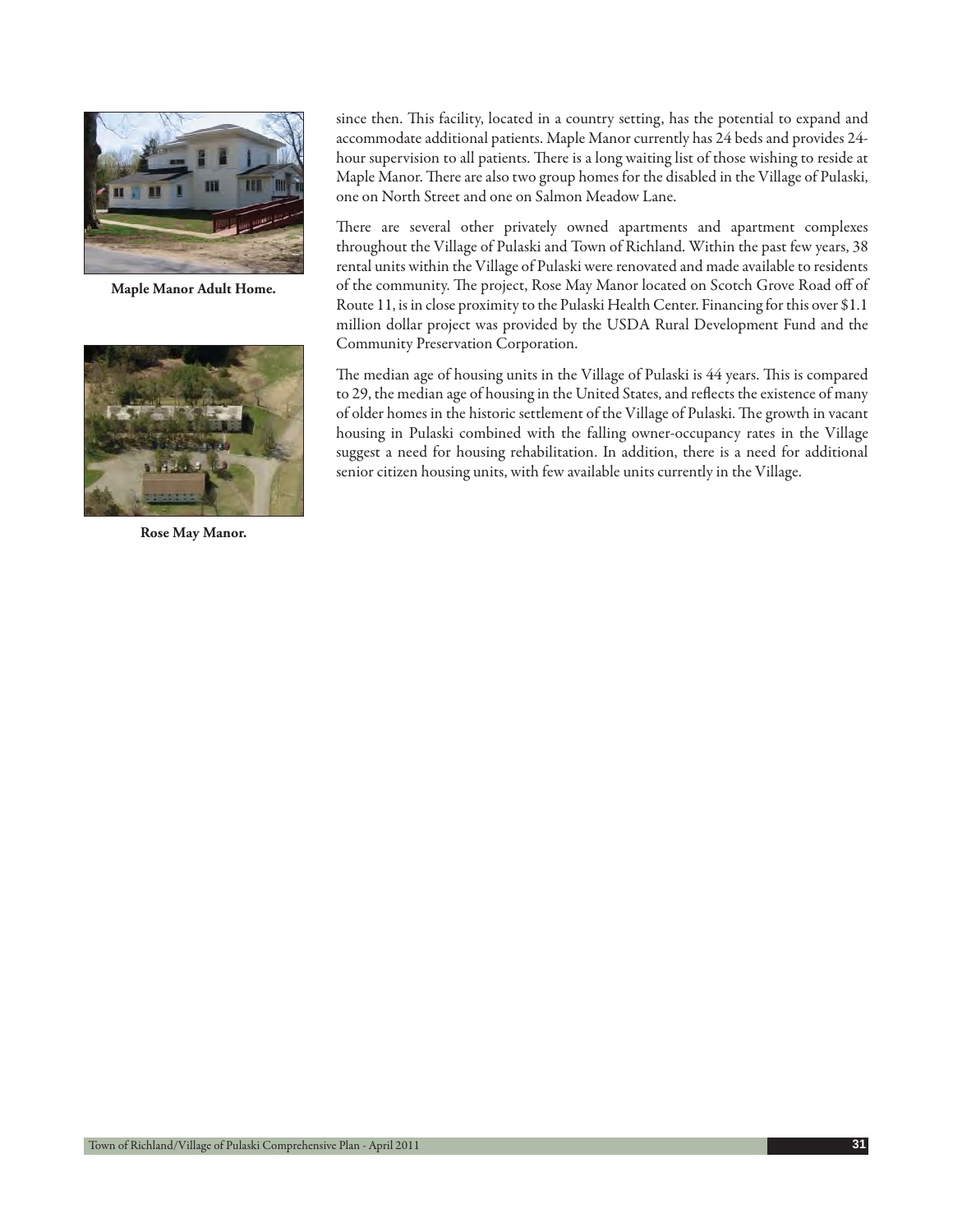# **Economic Base**

The focus of the economy in the Town of Richland changed over the last century from forestry and lumber industries to other types of agricultural production, but during the last half of the 20<sup>th</sup> Century, the economies of both Richland and Pulaski have become more diverse with the growth of a service sector, manufacturing, tourism, and recreation, especially fishing.

According to the 2000 Census, Town of Richland residents were employed in a number of categories including: 25.4% sales, 20.4% production, 18.6% professional, 16.5% services, 11.3% construction, 7.5% management; and 0.4% farming (Figure 2). From 1980 to 2000, the total number of residents employed in the service industry increased by 129%; while the total number of residents employed in the farming, fishing, and forestry occupations declined by over 90%. There were 2,488 residents, ages 16 and over, in the workforce in 2000. Figures 2 and 3 indicate resident occupations, but do not indicate where those jobs are located or the composition of the jobs within the Town of Richland and the Village of Pulaski.

*Pulaski is known by many for its sport fi shing with world-class Coho salmon runs up the Salmon River.*



**Figure 2. Resident occupation for the Town of Richland from 1980 to 2000. Source: US Census Bureau, 2000 Census.**



**Figure 3. Resident occupation, for the Village of Pulaski in 1990 and 2000. Source: US Census Bureau, 2000 Census.**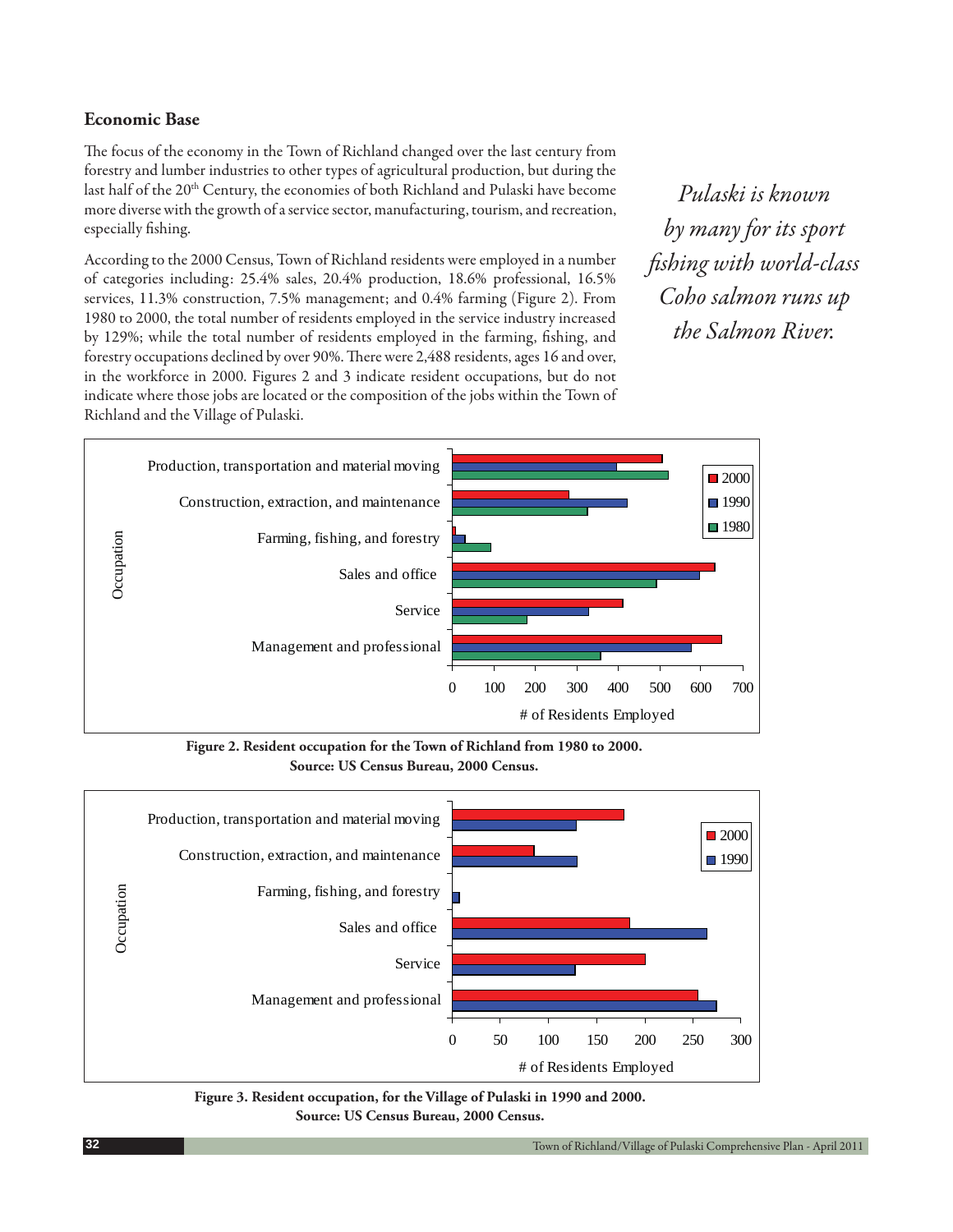

Fat Nancy's Tackle Shop in Pulaski. www.fatnancys.net

### *Recreation and Tourism*

Summer tourism is strong in the Pulaski-Richland area because of its proximity to Lake Ontario and its numerous seasonal activities, public parks, and resorts. The Village of Pulaski is known by many for its sport fishing with world-class Coho salmon runs up the Salmon River. The village's close proximity to Lake Ontario also provides tourists and residents with an opportunity to fish for trophy trout and salmon in one of the Great Lakes. Due to its location on the Interstate 81 corridor, the Pulaski-Richland area benefits by providing a primary access point to Lake Ontario and Tug Hill recreational opportunities for tourists along this corridor. The Town of Richland and Village of Pulaski are also located on an extensive snowmobile trail system, which connects to other trail systems throughout central and northern New York. This system of trails has resulted in a growing economic base in winter tourism as the reputation of the trail system has grown.

#### *Major Employers*

Within the Village of Pulaski there are several manufacturing firms specializing in electronic equipment, paper, and other products. In 2000, employment was categorized in the following manner: 22.2% services; 21.2% professional; 20.5% sales; 19.7% production; 9.4% construction; and 7.0% management (Figure 3). From 1990 to 2000, the total number of residents employed in the service industry increased by 58%; while the number of residents employed in farming, fishing, and forestry occupations declined to 0 persons. The only other field that experienced an increase in the number of employees from the Village of Pulaski was the production, transportation, and material moving industry, which experienced a 38% increase. The total number of residents, ages 16 and over, in the Pulaski workforce decreased by 28 persons from 1990 to 2000. The average commute from Pulaski to work is 25 minutes.

The major employers within the Village of Pulaski include Fulton Boilerworks, Schoeller Technical Papers, and the Pulaski Academy and Central School District. Other important employers of residents in the Village of Pulaski include P&C supermarkets, Northern Oswego County Health Services and numerous lodges, restaurants, and retail stores throughout the community (Tables 18 and 19).



**Table 18. Number of Establishments by Employer Size in the Village of Pulaski.**

Ontario Iron Works Building on Maple Ave. the new home of Healthway Products Company.

|                                               | Total | $'1 - 4'$      |                |             |                |              | "5-9"  '10-19 20-49' '50-99' '100-249' |
|-----------------------------------------------|-------|----------------|----------------|-------------|----------------|--------------|----------------------------------------|
| Total                                         | 169   | 99             | 38             | 14          | 13             | 4            | 1                                      |
| Forestry, fishing, hunting, and agriculture   | 1     | 1              | $\Omega$       | $\Omega$    | $\Omega$       | $\Omega$     | $\Omega$                               |
| <b>Utilities</b>                              | 1     | $\Omega$       | O              | 1           | $\Omega$       | $\Omega$     | 0                                      |
| Construction                                  | 19    | 16             | 2              | 0           | 1              | $\Omega$     | 0                                      |
| Manufacturing                                 | 3     | 1              | 1              | 0           | $\Omega$       | $\Omega$     | $\mathbf{1}$                           |
| Wholesale trade                               | 4     | 3              | $\Omega$       | 0           | $\Omega$       | 1            | 0                                      |
| Retail trade                                  | 33    | 8              | 17             | 4           | 3              | $\mathbf{1}$ | 0                                      |
| Transportation & warehousing                  | 3     | $\overline{2}$ | 1              | $\Omega$    | $\Omega$       | $\Omega$     | $\Omega$                               |
| Information                                   | 3     | 1              | 1              | 1           | $\Omega$       | $\Omega$     | 0                                      |
| Finance & insurance                           | 6     | 3              | $\overline{2}$ | 1           | $\Omega$       | 0            | 0                                      |
| Real estate & rental & leasing                | 6     | 3              | 3              | $\Omega$    | $\Omega$       | $\Omega$     | 0                                      |
| Professional, scientific & technical services | 6     | 4              | 1              | 0           | 1              | $\Omega$     | 0                                      |
| Admin, support, waste mgt, remediation        | 6     | 5              | n              | $\mathbf 0$ | 1              | $\Omega$     | $\Omega$                               |
| <b>Educational services</b>                   | 1     | $\mathbf{1}$   | $\Omega$       | $\Omega$    | $\Omega$       | $\Omega$     | 0                                      |
| Health care and social assistance             | 15    | 6              | 5              | 1           | $\overline{2}$ | $\mathbf{1}$ | $\Omega$                               |
| Arts, entertainment & recreation              | 7     | 5              | $\Omega$       | 1           | 1              | $\Omega$     | $\Omega$                               |
| Accommodation & food services                 | 35    | 23             | 3              | 4           | 4              | 1            | 0                                      |
| Other services (except public administration  | 20    | 17             | $\overline{2}$ | 1           | 0              | 0            | 0                                      |
| Source: U.S. Census Bureau                    |       |                |                |             |                |              |                                        |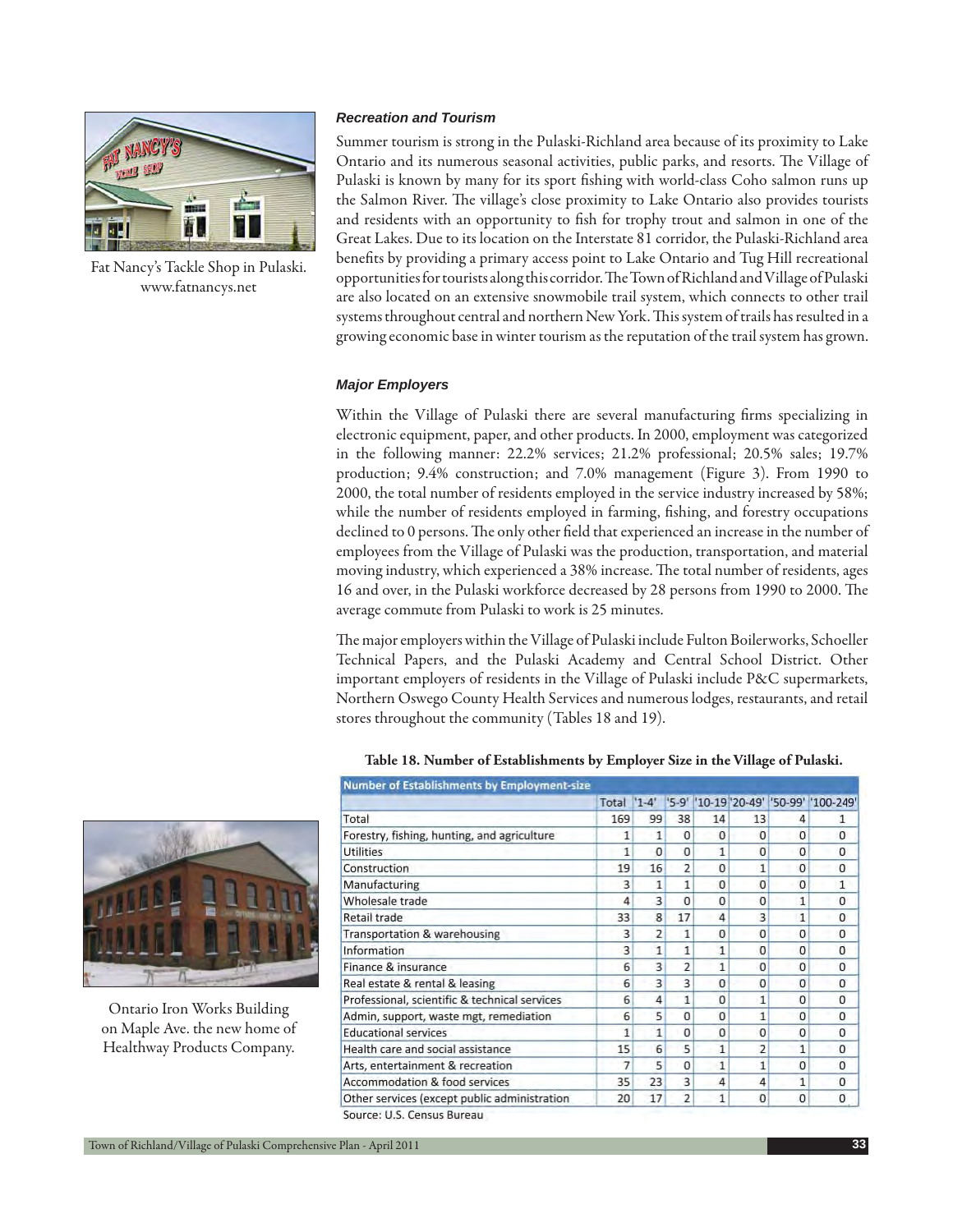Within the town and village, there are also a number of fishing related businesses including lodging facilities such as: Drift Boat Inn and Restaurant, Deer Creek Motel, Fish On Motel, Hidden Acres, Lighthouse Marina, Lodges at Douglaston Manor, Paradise Restaurant and Lodge, Port Lodge Motel, Sandy Pond Resorts, Red Carpet Inn, Super 8 Motel, Woodlawn and 1880 House, Streamside Campground and the Steelhead Lodge. In addition to lodging, there are also a number of bait and tackle stores including Fat Nancy's, Whitaker's Sport Shop, Woody's Tackle and Gifts, and the Yankee Fly and Tackle Shop.

In Oswego County the largest employment growth sector has been the health service industry with an increase of over 200% since 1970. Employment in agriculture, fishing and forestry industries have decreased the most since 1970 to only 1.3% of the workforce in Oswego County in 2000 (Figure 4). Oswego County agriculture produced cash receipts of only 45,082 in 2007 for all products including crops and livestock.

The number of manufacturing firms in Oswego County has increased over 27% since 1970, although the total number of persons employed in manufacturing has decreased. Similar trends occurred in Jefferson and Onondaga Counties except that they also experienced significant increases in the educational services industry, most likely attributed to growth in institutions of higher learning in those counties. Some of the major employers in Oswego County include:



Fulton Boiler Works, Inc. in Pulaski.

| Retail                         | Service                                | Industrial/Manufacturing                |
|--------------------------------|----------------------------------------|-----------------------------------------|
| Arby's                         | Evergreen Home                         | A&M Bait, Inc.                          |
| <b>Burger King</b>             | Maple Manor for Adults                 | Felix Schoeller Technical Papers, Inc.  |
| Dunkin Donuts                  | <b>Elderberry Homestead</b>            | The Fulton Companies, Fulton Thermal    |
| Family Dollar                  | Barb's Hair Studio                     | Lakeshore Hardwoods                     |
| F. X. Caprara                  | <b>Small Business Service</b>          | M N R Racing Fuels, Inc.                |
| Nice N Easy Grocery Shoppes,   | Kessler Accounting & Tax Service       | North Country Concrete and Blocks, Inc. |
| Inc.<br>P&C Food Markets, Inc. | Sherry A. Fergison CPA PC              | Payes Logging and Firewood              |
| Verizon Wireless               | Healthworks Fitness for Women          | Salmon River Custom Canvas              |
| Eddy's Place                   | <b>Beachside Tanning</b>               | Bailey's Power Equipment                |
| Green Side Restaurant          | Century 21 Harvey Real Estate          | White' Lumber                           |
| Healthway Home Products        | Carriage House Realty Inc.             | Healthway Home Corporation              |
| Trust Nursery & Florist        | <b>Buyers Broker Real Estate</b>       | <b>Frontier Communications</b>          |
| Paulanjo's Pizza               | Key Bank                               |                                         |
| <b>River House Restaurant</b>  | Community Bank                         |                                         |
|                                | Northern Oswego County Health Services |                                         |
|                                | Tuscarora Construction                 |                                         |
|                                | Walker's Cleaners LLC                  |                                         |

### **Table 19. Some of the business establishments in the Town of Richland and Village of Pulaski.**